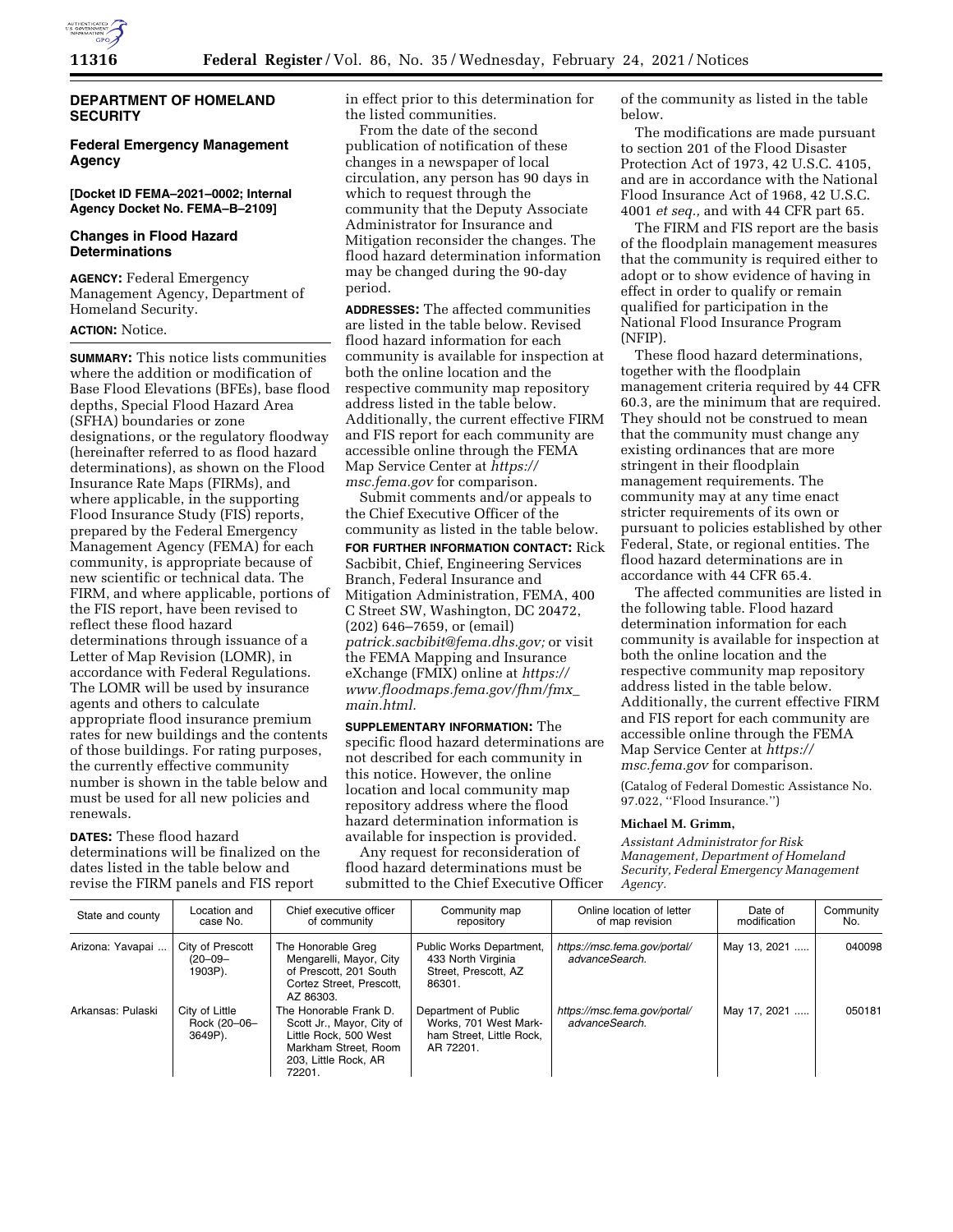| State and county             | Location and<br>case No.                                                  | Chief executive officer<br>of community                                                                                                                               | Community map<br>repository                                                                                                                                 | Online location of letter<br>of map revision   | Date of<br>modification | Community<br>No. |
|------------------------------|---------------------------------------------------------------------------|-----------------------------------------------------------------------------------------------------------------------------------------------------------------------|-------------------------------------------------------------------------------------------------------------------------------------------------------------|------------------------------------------------|-------------------------|------------------|
| Colorado:<br>Arapahoe        | City of Littleton<br>$(21 - 08 -$<br>0174P).                              | The Honorable Jerry<br>Valdes, Mayor, City of<br>Littleton, 2255 West<br>Berry Avenue, Littleton,<br>CO 80120.                                                        | Public Works Department,<br>2255 West Berry Ave-<br>nue, Littleton, CO<br>80120.                                                                            | https://msc.fema.gov/portal/<br>advanceSearch. | May 7, 2021             | 080017           |
| Chaffee                      | Unincorporated<br>areas of<br>Chaffee Coun-<br>ty (20-08-<br>0467P).      | The Honorable Greg Felt,<br>Chairman, Chaffee<br>County Board of Com-<br>missioners, P.O. Box<br>699, Salida, CO 81201.                                               | <b>Chaffee County Planning</b><br>and Zoning Depart-<br>ment, 104 Crestone Av-<br>enue, Room 125,<br>Salida, CO 81201.                                      | https://msc.fema.gov/portal/<br>advanceSearch. | Apr. 28, 2021           | 080269           |
| Denver                       | City and County<br>of Denver (20-<br>08-0532P).                           | The Honorable Michael<br>Hancock, Mayor, City<br>and County of Denver,<br>1437 North Bannock<br>Street, Room 350, Den-<br>ver, CO 80202.                              | Department of Transpor-<br>tation and Infrastruc-<br>ture, 201 West Colfax<br>Avenue, Department<br>507, Denver, CO<br>80202.                               | https://msc.fema.gov/portal/<br>advanceSearch. | May 7, 2021             | 080046           |
| Douglas                      | Unincorporated<br>areas of Doug-<br>las County<br>$(20 - 08 -$<br>0491P). | The Honorable Roger A.<br>Partridge, Chairman,<br>Douglas County Board<br>of Commissioners, 100<br>3rd Street, Castle Rock,<br>CO 80104.                              | Douglas County Public<br>Works Department, En-<br>gineering Division, 100<br>3rd Street, Castle Rock,<br>CO 80104.                                          | https://msc.fema.gov/portal/<br>advanceSearch. | Apr. 23, 2021           | 080049           |
| El Paso                      | City of Colorado<br>Springs (20-<br>08-0548P).                            | The Honorable John<br>Suthers, Mayor, City of<br>Colorado Springs, 30<br>South Nevada Avenue,<br>Suite 601, Colorado<br>Springs, CO 80903.                            | Pikes Peak Regional De-<br>velopment Center, 2880<br>International Circle, Col-<br>orado Springs, CO<br>80910.                                              | https://msc.fema.gov/portal/<br>advanceSearch. | Jun. 1, 2021            | 080060           |
| El Paso                      | Unincorporated<br>areas of El<br>Paso County<br>$(20 - 08 -$<br>0548P).   | The Honorable Mark<br>Waller, Chairman, El<br>Paso County Board of<br>Commissioners, 200<br>South Cascade Ave-<br>nue, Suite 100, Colo-<br>rado Springs, CO<br>80903. | Pikes Peak Regional De-<br>velopment Center, 2880<br>International Circle, Col-<br>orado Springs, CO<br>80910.                                              | https://msc.fema.gov/portal/<br>advanceSearch. | Jun. 1, 2021            | 080059           |
| Connecticut: New<br>London.  | Town of Water-<br>ford (20-01-<br>1244P).                                 | The Honorable Robert J.<br>Brule, First Selectman,<br>Town of Waterford<br>Board of Selectmen, 15<br>Rope Ferry Road, Wa-<br>terford, CT 06385.                       | Planning and Develop-<br>ment Department, 15<br>Rope Ferry Road, Wa-<br>terford, CT 06385.                                                                  | https://msc.fema.gov/portal/<br>advanceSearch. | May 7, 2021             | 090107           |
| Florida: Polk                | Unincorporated<br>areas of Polk<br>County (20-<br>04-3375P).              | The Honorable Bill<br>Braswell, Chairman,<br>Polk County Board of<br>Commissioners, P.O.<br>Box 9005, Bartow, FL<br>33831.                                            | Polk County Land Devel-<br>opment Division, 330<br>West Church Street,<br>Bartow, FL 33830.                                                                 | https://msc.fema.gov/portal/<br>advanceSearch. | May 20, 2021            | 120261           |
| Georgia: Bryan               | Unincorporated<br>areas of Bryan<br>County (20–<br>04-3250P).             | The Honorable Carter<br>Infinger, Chairman,<br>Bryan County Board of<br>Commissioners, P.O.<br>Box 430, Pembroke,<br>GA 31321.                                        | <b>Bryan County Department</b><br>of Community Develop-<br>ment, 6 Captain Mat-<br>thew Freeman Drive,<br>Suite 2016, Richmond<br>Hill, GA 31324.           | https://msc.fema.gov/portal/<br>advanceSearch. | May 14, 2021            | 130016           |
| Louisiana:<br>Tangipahoa.    | Unincorporated<br>areas of<br>Tangipahoa<br>Parish (20-06-<br>1407P).     | Mr. Robby Miller,<br>Tangipahoa Parish<br>President, P.O. Box<br>215, Amite, LA 70422.                                                                                | Tangipahoa Parish Office<br>of Community Develop-<br>ment, 15485 West Club<br>Deluxe Road, Ham-<br>mond, LA 70403.                                          | https://msc.fema.gov/portal/<br>advanceSearch. | May 5, 2021             | 220206           |
| North Carolina: Or-<br>ange. | Unincorporated<br>areas of Or-<br>ange County<br>$(19 - 04 -$<br>6660P).  | The Honorable Penny<br>Rich, Chair, Orange<br>County Board of Com-<br>missioners, P.O. Box<br>8181, Hillsborough, NC<br>27278.                                        | <b>Orange County Planning</b><br>Department, 131 West<br>Margaret Lane, Suite<br>201, Hillsborough, NC<br>27278.                                            | https://msc.fema.gov/portal/<br>advanceSearch. | Jan. 20. 2021           | 370342           |
| Texas:<br>Bexar              | City of San Anto-<br>nio (20-06-<br>1886P).                               | The Honorable Ron<br>Nirenberg, Mayor, City<br>of San Antonio, P.O.<br>Box 839966, San Anto-<br>nio, TX 78283.                                                        | Transportation and Cap-<br>itol Improvements De-<br>partment, Storm Water<br>Division, 114 West<br>Commerce Street, 7th<br>Floor, San Antonio, TX<br>78205. | https://msc.fema.gov/portal/<br>advanceSearch. | Apr. 12, 2021           | 480045           |
| Tarrant                      | City of Fort<br>Worth (20-06-<br>2746P).                                  | The Honorable Betsy<br>Price, Mayor, City of<br>Fort Worth, 200 Texas<br>Street, Fort Worth, TX<br>76102.                                                             | Transportation and Public<br>Works Department, En-<br>gineering Vault, 200<br>Texas Street, Fort<br>Worth, TX 76102.                                        | https://msc.fema.gov/portal/<br>advanceSearch. | May 13, 2021            | 480596           |